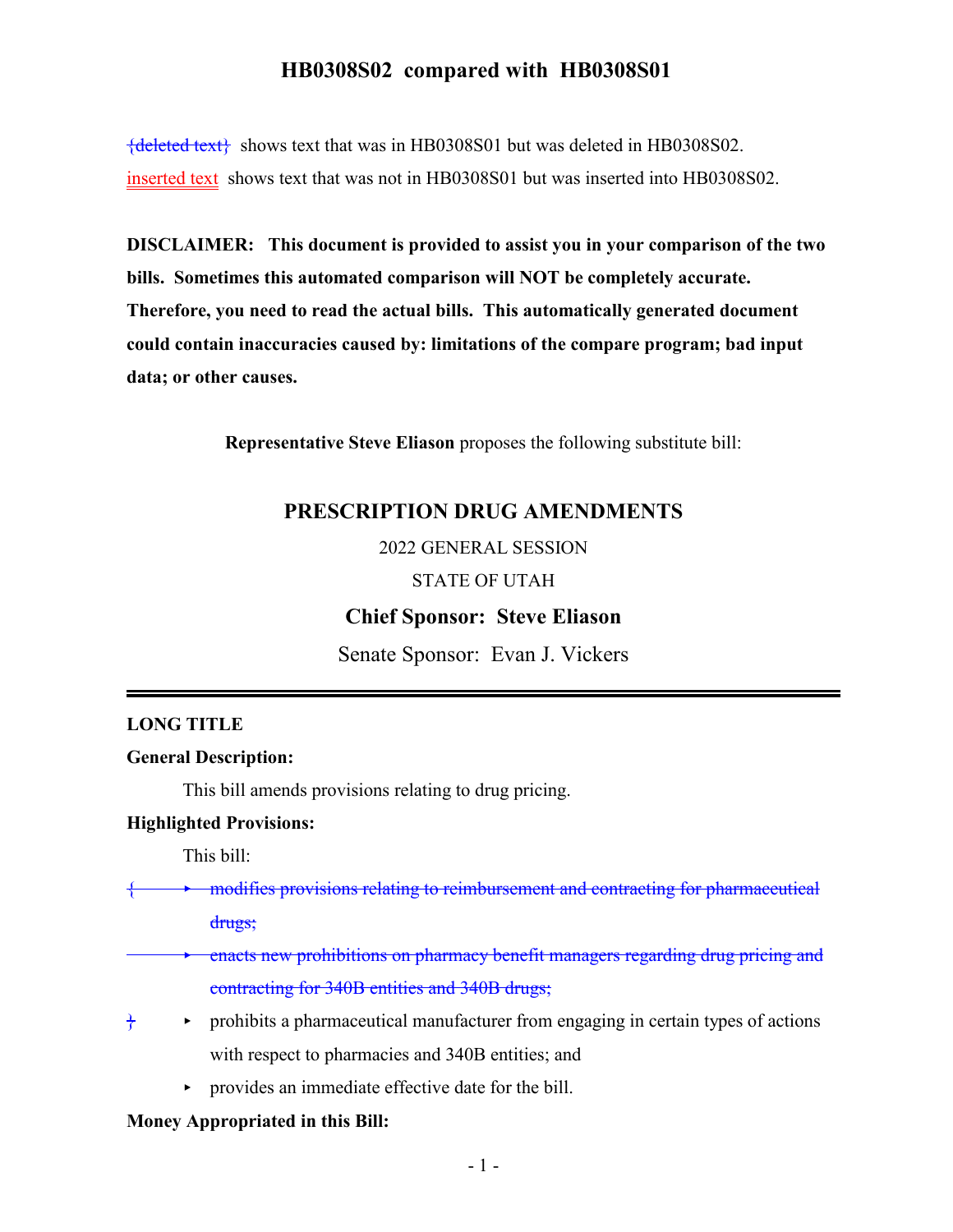None

#### **Other Special Clauses:**

This bill provides a special effective date.

{ This bill provides revisor instructions.

## }**Utah Code Sections Affected:**

{AMENDS:

**31A-46-309**, as enacted by Laws of Utah 2020, Chapter 275

}ENACTS:

}

**31A-46-311**, Utah Code Annotated 1953

{**Utah Code Sections Affected by Revisor Instructions:**

**31A-46-309**, as enacted by Laws of Utah 2020, Chapter 275

*Be it enacted by the Legislature of the state of Utah:*

Section 1. Section {**31A-46-309**}**31A-46-311** is {amended to read:

**31A-46-309. Reimbursement -- Prohibitions.**

(1) This section applies to a contract that is entered into, amended, or renewed on or after [January 1, 2021] the effective date of this bill, between a pharmacy benefit manager and a pharmacy.

(2) A pharmacy benefit manager may not vary the amount it reimburses a pharmacy for a drug on the basis of whether:

(a) the drug is a 340B drug; or

(b) the pharmacy is a 340B entity.

 $\left(3\right)$  Subsection (2) does not apply to a drug reimbursed, directly or indirectly, by the Medicaid program.

(4) A pharmacy benefit manager may not:

(a) on the basis that a 340B entity participates, directly or indirectly, in the 340B drug discount program:

(i) refuse to contract with the 340B entity;

 $[(i)]$   $(i)$  assess a fee, charge-back, or other adjustment on the 340B entity;

[(ii)] (iii) restrict access to the pharmacy benefit manager's pharmacy network;

[(iii)] (iv) require the 340B entity to enter into a contract with a specific pharmacy to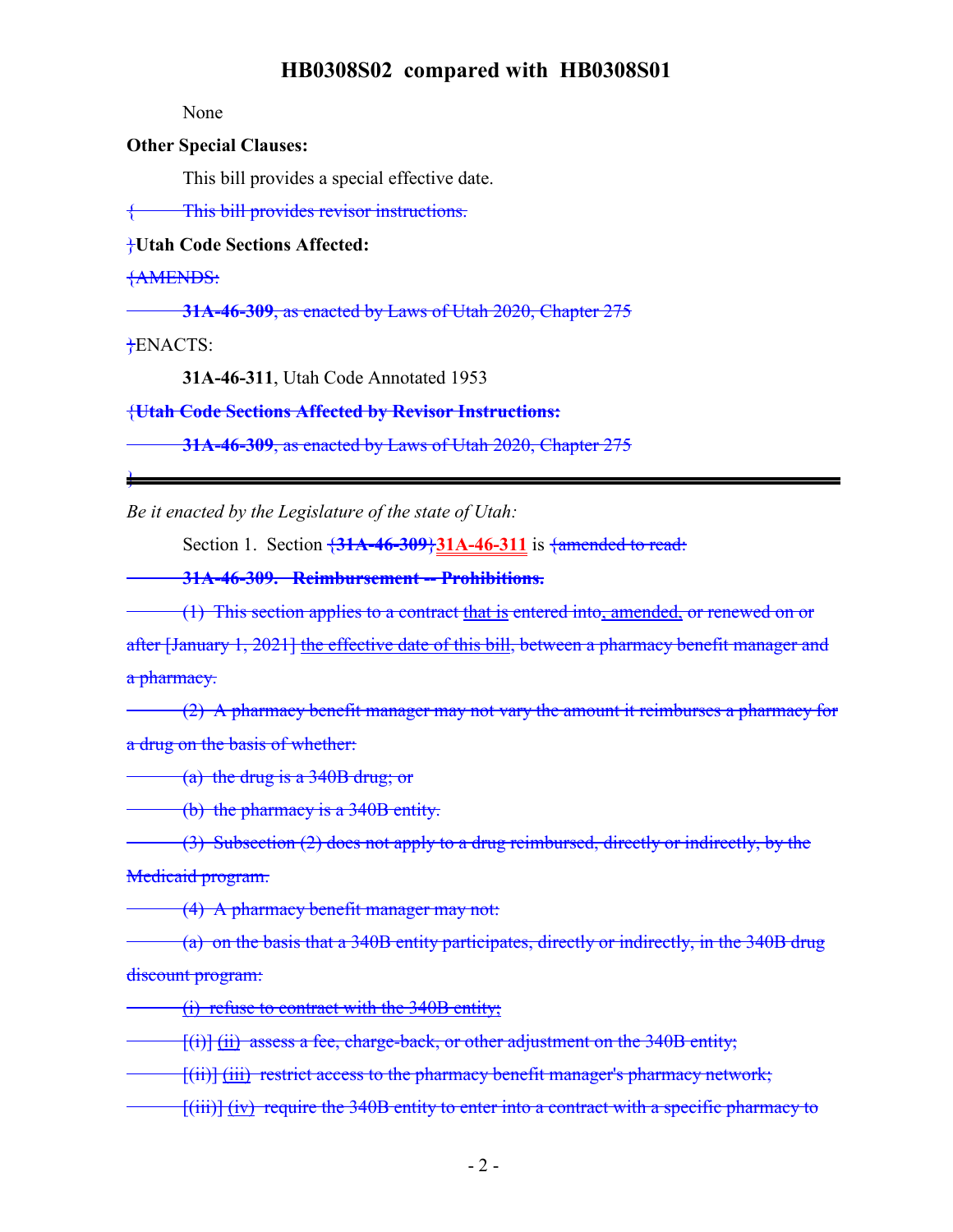participate in the pharmacy benefit manager's pharmacy network;

 $[(iv)] (v)$  create a restriction or an additional charge on a patient who chooses to receive drugs from a 340B entity; [or]

(vi) modify a copayment or other cost-sharing requirement of a patient of the 340B entity; or

 $[(v)]$  (vii) create any additional requirements or restrictions on the 340B entity; [or]

(b) require a claim for a drug to include a modifier to indicate that the drug is a 340B drug unless the claim is for payment, directly or indirectly, by the Medicaid program[.];

(c) require a pharmacy to reverse, resubmit, or clarify a claim for a drug after an initial adjudication for the purpose of determining whether the drug is a 340B drug;

(d) base a drug formulary decision or a drug coverage decision on whether:

(i) a drug is a 340B drug; or

(ii) a pharmacy is a 340B entity;

(e) transfer the benefit of 340B drug discount program savings from a 340B entity to another entity;

(f) unilaterally modify the definition of pharmacy in a way that is inconsistent with state law through a contract, a provider manual, or other means; or

(g) directly or indirectly charge or hold a 340B entity responsible for a fee related to a claim:

(i) that is not apparent at the time of claim processing;

(ii) that is not reported on the remittance advice of an adjudicated claim; or

(iii) after the initial claim is adjudicated at the point of sale.

Section 2. Section **31A-46-311** is enacted to read:

}enacted to read:

#### **31A-46-311. Prohibited acts by pharmaceutical manufacturers.**

A pharmaceutical manufacturer, or any person involved in the distribution of a pharmaceutical manufacturer's products, may not:

(1) prohibit a pharmacy from contracting or participating with a 340B entity by denying the pharmacy or 340B entity access to drugs manufactured by the pharmaceutical manufacturer; or

(2) deny or prohibit 340B drug discount program pricing for a 340B entity.